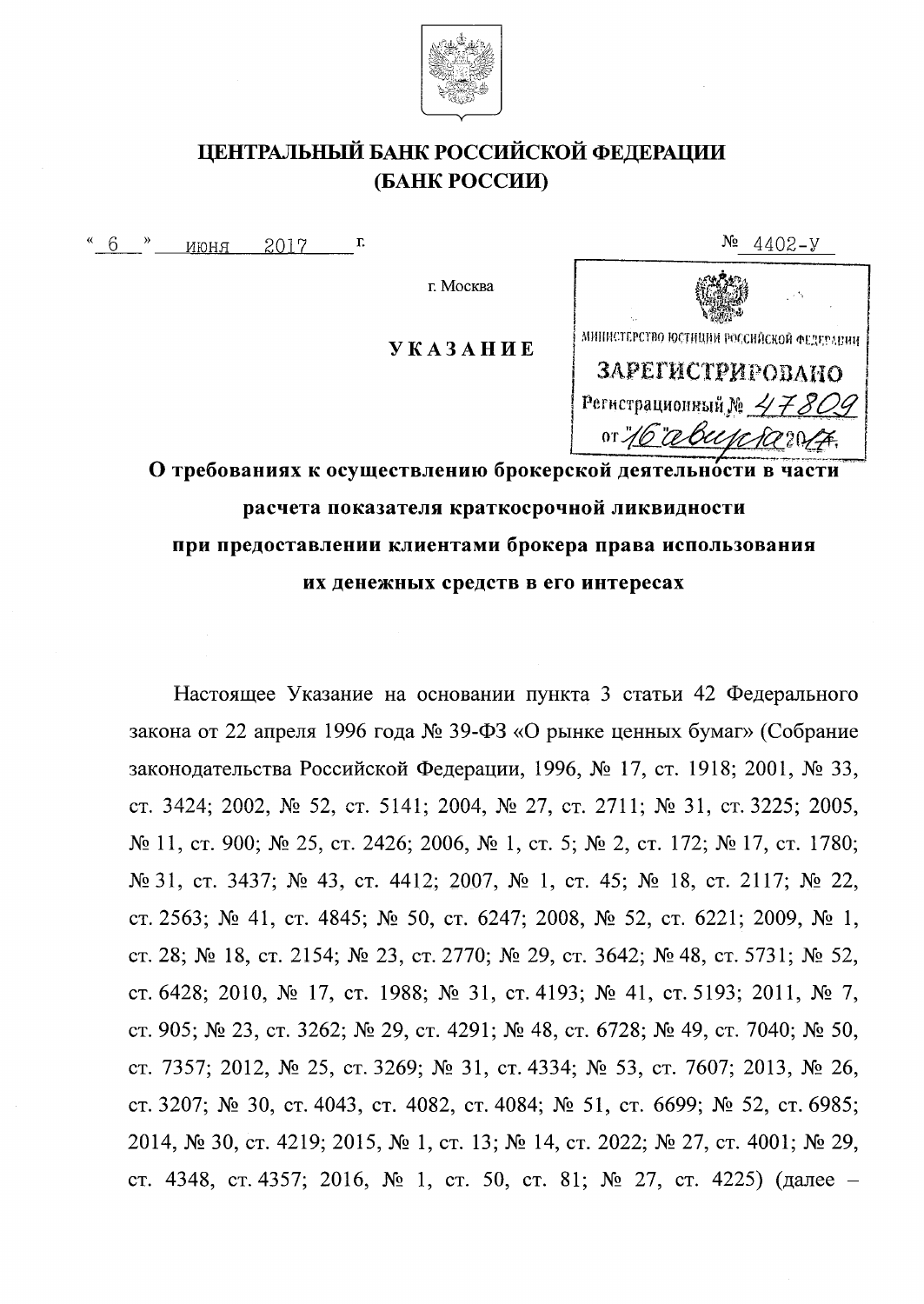Федеральный закон «О рынке ценных бумаг») устанавливает требования к осуществлению брокерской деятельности в части расчета показателя краткосрочной ликвидности при предоставлении клиентами брокера права использования их денежных средств в его интересах.

#### Глава 1. Общие положения

1.1. Брокер, которому клиентами предоставлено право использования их денежных средств в его интересах (далее – брокер), обязан рассчитывать показатель краткосрочной ликвидности (далее - ПКЛ) в соответствии с требованиями настоящего Указания.

1.2. ПКЛ рассчитывается по формуле:

$$
\Pi \text{ K J} = \frac{\text{B J A} - \text{B K}}{\text{400 J C}} \times 100\%,
$$

где:

ВЛА – активы, которые имеются или должны быть получены брокером в течение текущего рабочего дня и рабочего дня, следующего за ним, и которые могут быть реализованы брокером без существенной потери в их стоимости, в том числе в периоды нестабильности, или могут быть переданы им в обеспечение в целях незамедлительного получения денежных средств (далее - высоколиквидные активы), величина которых рассчитывается в соответствии с пунктом 2.1 настоящего Указания;

ВК – величина корректировки высоколиквидных активов, рассчитанная в соответствии с пунктом 2.7 настоящего Указания;

ЧООДС - чистый ожидаемый отток денежных средств, величина которого рассчитывается в соответствии с пунктом 3.1 настоящего Указания.

1.3. Брокер рассчитывает ПКЛ ежемесячно по состоянию на последнюю календарную дату месяца, а в случае направления требования Банка России в соответствии с пунктом 7 статьи 44 Федерального закона «О рынке ценных

 $\overline{2}$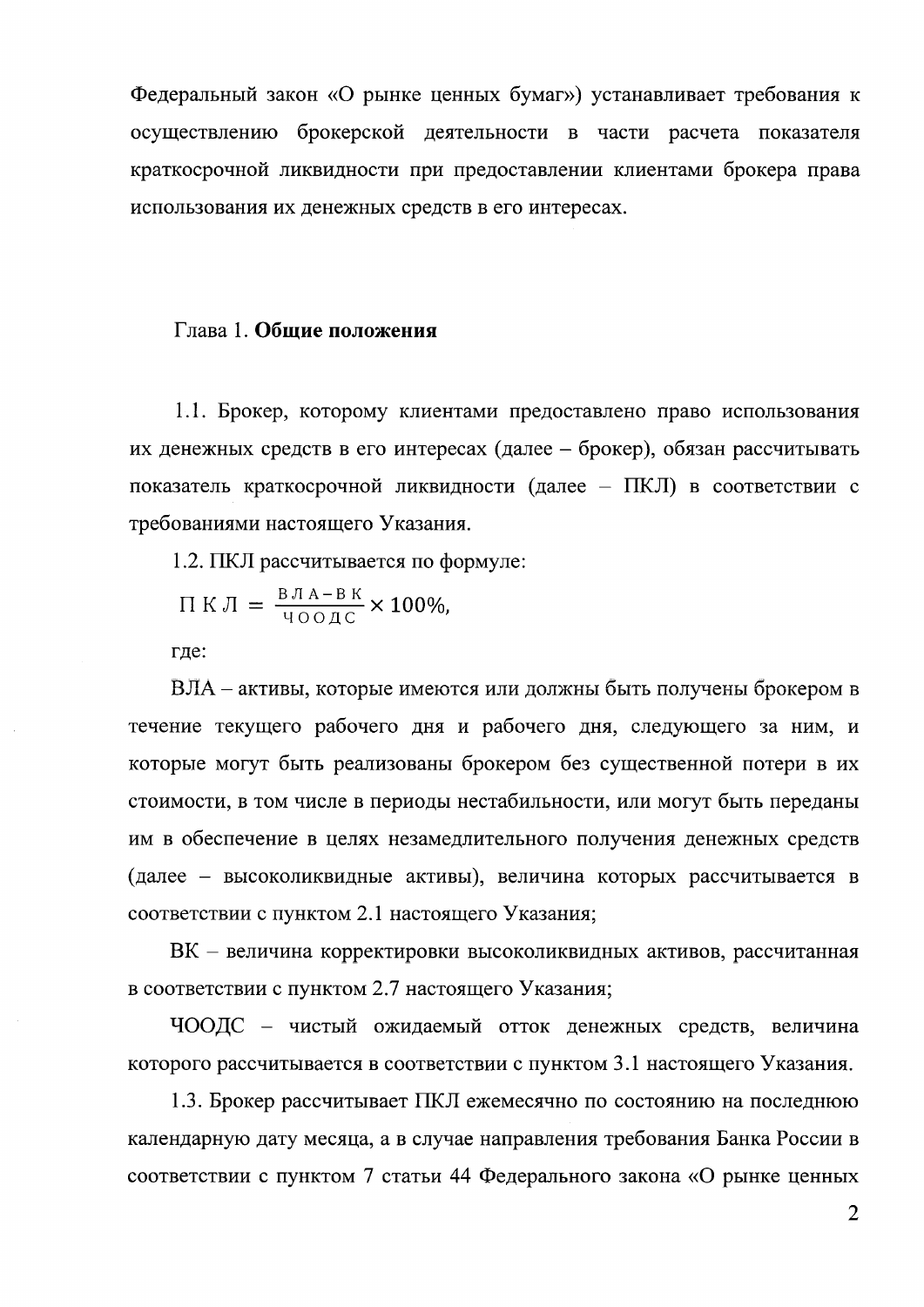бумаг» - по состоянию на дату, указанную в таком требовании (далее - дата расчета).

Информация о значении рассчитанного ПКЛ и о величинах, включаемых в его расчет, должна быть доступна в течение пяти лет с даты расчета ПКЛ.

1.4. ПКЛ рассчитывается на основании данных бухгалтерского и внутреннего учета брокера.

 $1.5.$ Балансовые внебалансовые  $\mathbf{M}$ активы  $\overline{\mathbf{M}}$ обязательства. номинированные в иностранной валюте, включаются в расчет ПКЛ в рублевом эквиваленте, рассчитанном по официальному курсу иностранной валюты по отношению к рублю, установленному Банком России на дату расчета.

В случае если официальный курс иностранной валюты по отношению к рублю не устанавливается Банком России, курс данной валюты определяется с использованием установленного Банком России официального курса доллара США по отношению к рублю, действующего на дату определения курса, и курса данной иностранной валюты к доллару США на дату, предшествующую дате определения курса.

1.6. Требования настоящего Указания не распространяется на брокеров, являющихся кредитными организациями.

# Глава 2. Расчет величины высоколиквидных активов и величины корректировки высоколиквидных активов

2.1. Величина высоколиквидных активов рассчитывается как сумма величин активов первого уровня (далее - ВЛА-1) и активов второго уровня (далее – ВЛА-2), предусмотренных пунктами 2.3 и 2.4 настоящего Указания соответственно, с учетом соблюдения требований пункта 2.2 настоящего Указания.

 $3<sup>1</sup>$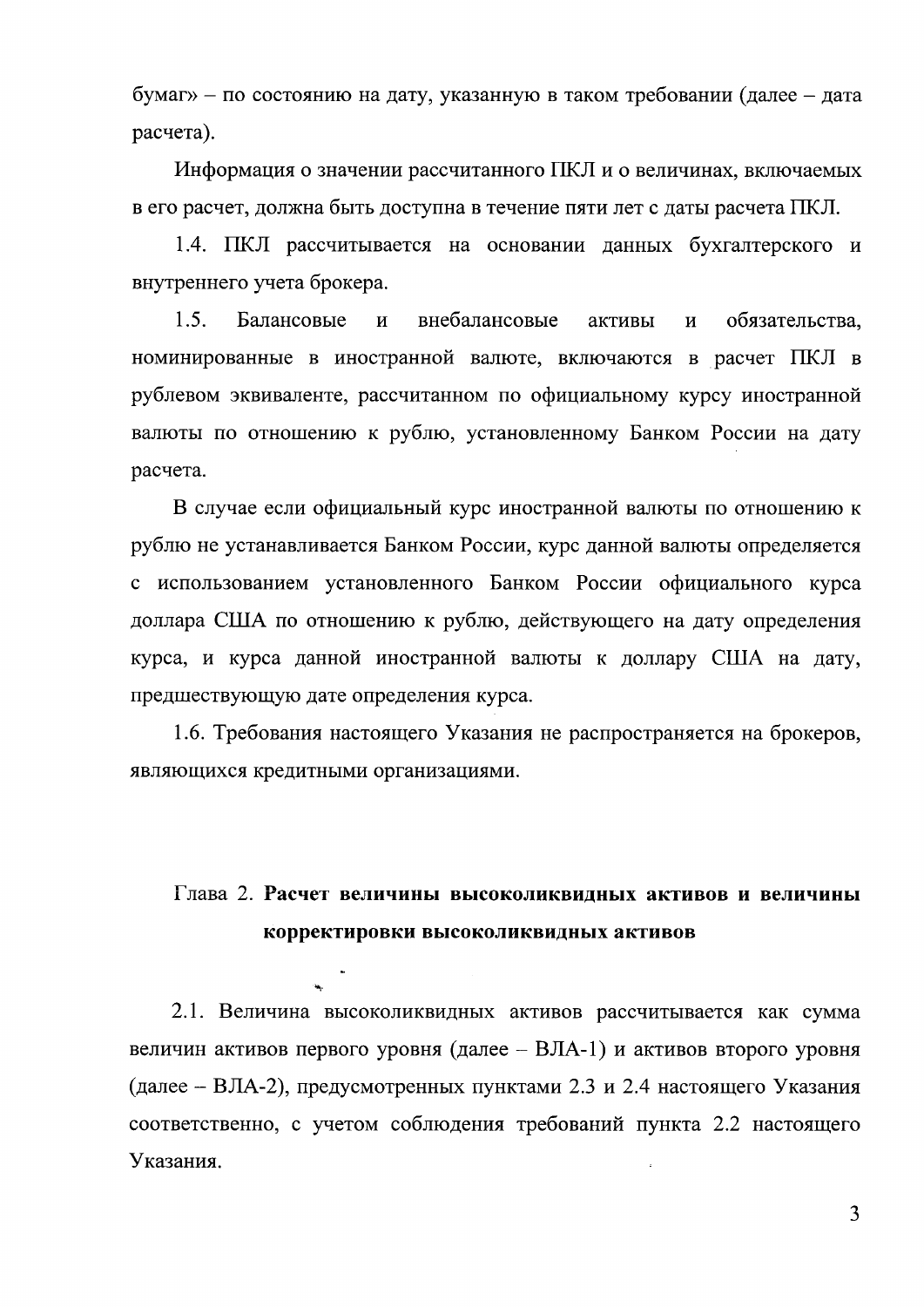2.2. В расчет величины высоколиквидных активов принимаются активы, одновременно удовлетворяющие следующим условиям:

активы принадлежат брокеру либо клиентам, если активами являются денежные средства клиентов, предоставивших брокеру право ИX использования в его интересах;

активы не переданы в доверительное управление, не обременены, и распоряжение ими не ограничено, за исключением денежных средств, обеспечением обязательств являющихся исполнения клиента перед брокером.

2.3. ВЛА-1 включают в себя следующие активы.

2.3.1. Денежные средства, находящиеся в кассе.

2.3.2. Денежные средства, находящиеся на расчетных счетах  $\overline{M}$ специальных брокерских счетах в кредитной организации или иностранном банке, удовлетворяющих требованиям пунктов 8.2 и 8.3 Положения Банка России от 19 июля 2016 года № 548-П «О порядке расчета собственных средств профессиональных участников рынка ценных бумаг, а также соискателей лицензии профессионального участника рынка ценных бумаг», зарегистрированным Министерством юстиции Российской Федерации 19 августа 2016 года № 43321 (далее – Положение Банка России № 548-П), соответственно, за исключением денежных средств, на которые наложен арест или распоряжение которыми ограничено на основании решения соответствующего органа государственной власти.

 $2.3.3.$ Денежные средства на банковских вкладах (депозитах)  $\mathbf{B}$ кредитной организации ИЛИ иностранном банке, удовлетворяющих требованиям пунктов 8.2 и 8.3 Положения Банка России № 548-П соответственно, размещенные на основании договора, содержащего условие о его досрочном расторжении по требованию брокера, в соответствии с которым такая кредитная организация обязана или иностранный банк обязан вернуть сумму вклада (депозита) и проценты по нему, начисленные исходя из процентной ставки, определенной таким договором.

 $\overline{4}$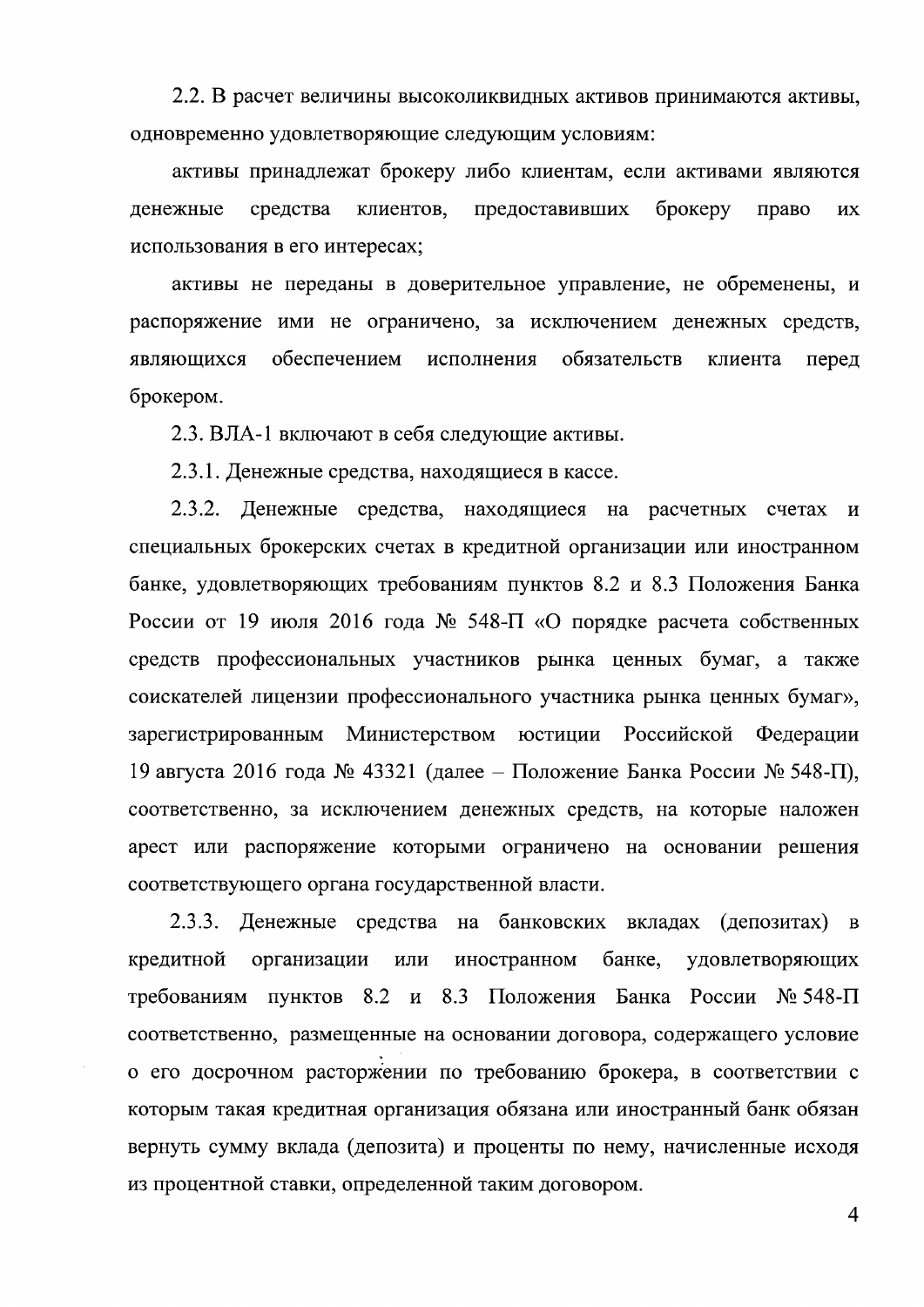2.3.4. Денежные средства, находящиеся по договору о брокерском обслуживании у другого брокера или иностранного лица, имеющего право в соответствии с его личным законом осуществлять брокерскую деятельность и удовлетворяющего требованиям пункта 4.3 Положения Банка России № 548-П, при условии, что в соответствии с его личным законом такое иностранное лицо обязано исполнить требование клиента о возврате суммы денежных средств в срок не позднее рабочего дня, следующего за днем получения требования о возврате денежных средств, в пределах суммы денежных средств, возврата которой брокер вправе требовать от указанного брокера или иностранного лица на конец дня даты расчета.

 $2.3.5.$ Денежные средства  $\boldsymbol{\mathrm{M}}$ ценные бумаги, являющиеся индивидуальным клиринговым обеспечением, которые могут быть получены брокером в соответствии с договором об оказании клиринговых услуг на конец дня даты расчета.

2.3.6. Ценные бумаги, не указанные в подпункте 2.3.5 пункта 2.3 Указания, принимаемые  $\overline{\mathbf{B}}$ обеспечение клиринговой настоящего организацией при осуществлении клиринга с участием центрального контрагента.

2.4. ВЛА-2 включают в себя ценные бумаги, за исключением ценных бумаг, указанных в подпунктах 2.3.5 и 2.3.6 пункта 2.3 настоящего Указания, удовлетворяющие одновременно следующим условиям:

ценные бумаги соответствуют требованиям пункта 4 Указания Банка России от 18 апреля 2014 года № 3234-У «О единых требованиях к правилам осуществления брокерской деятельности при совершении отдельных сделок за счет клиентов», зарегистрированным Министерством юстиции Российской Федерации 18 июня 2014 года № 32792, 24 февраля 2016 года № 41207 (далее – Указание Банка России № 3234-У);

ценные бумаги удовлетворяют критериям, определенным внутренними документами брокера, включая следующие:  $\ddot{\cdot}$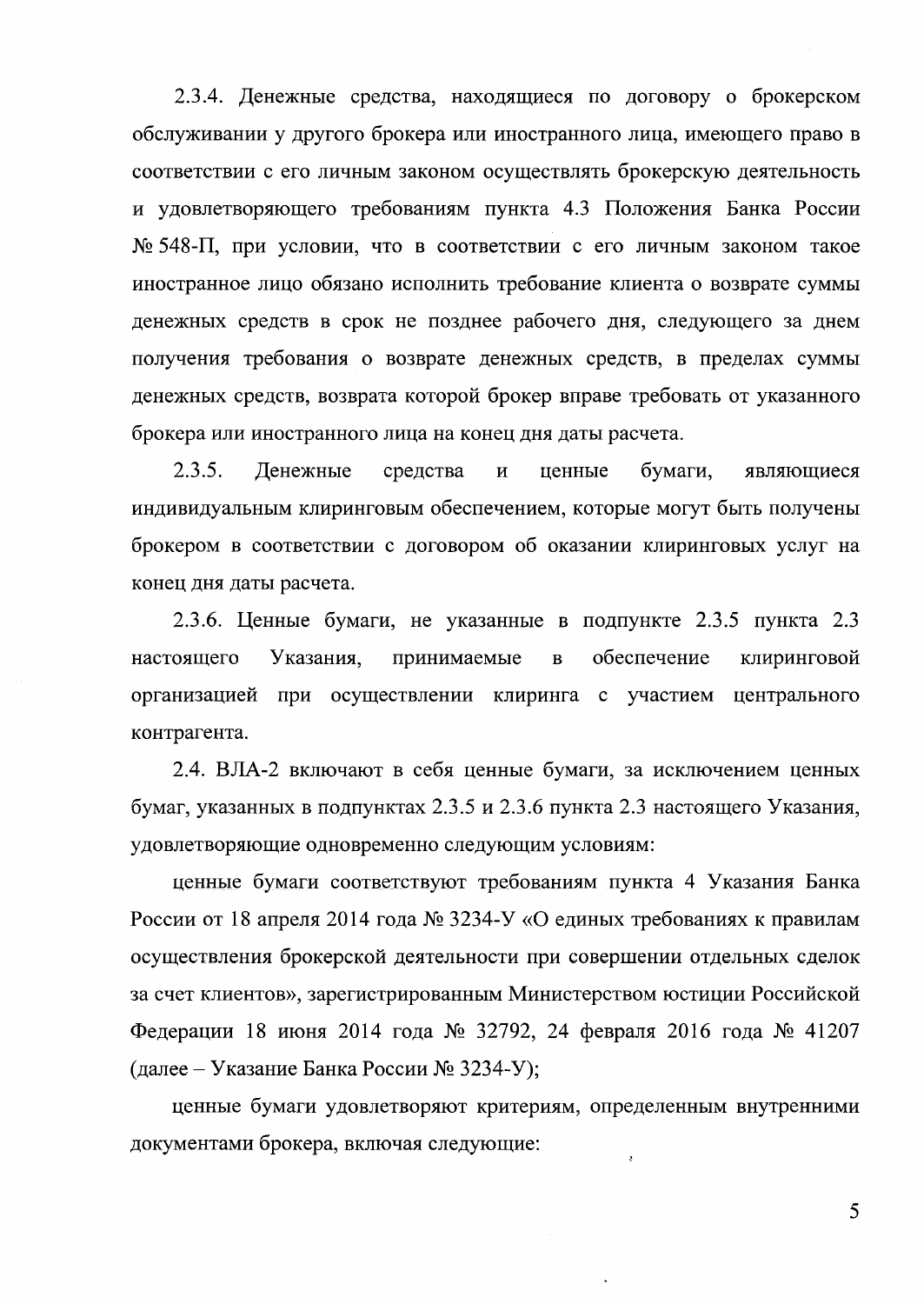ценные бумаги обращаются на активном рынке, определенном в соответствии с Международным стандартом финансовой отчетности (IFRS) 13 «Оценка справедливой стоимости», введенным в действие на территории Российской Федерации приказом Министерства финансов Российской Федерации от 28 декабря 2015 года № 217н «О введении Международных стандартов финансовой отчетности Разъяснений  $\overline{M}$ Международных стандартов финансовой отчетности  $\mathbf{B}$ лействие на территории Российской Федерации и о признании утратившими силу некоторых приказов (отдельных положений приказов) Министерства финансов Российской Федерации», зарегистрированным Министерством юстиции Российской Федерации 2 февраля 2016 года № 40940, 1 августа 2016 года № 43044, с поправками, введенными в действие на территории Российской Федерации приказом Министерства финансов Российской Федерации от 27 июня 2016 года № 98н «О введении документов Международных стандартов финансовой отчетности в действие на территории Российской Федерации и о признании утратившими силу некоторых приказов Министерства финансов Российской Федерации», зарегистрированным Министерством юстиции Российской Федерации 15 июля 2016 года № 42869 (далее – МСФО (IFRS) 13);

ценные бумаги характеризуются **НИЗКИМ** уровнем рыночного, кредитного, правового, валютного рисков и риска рыночной ликвидности, а простотой стоимости, также И надежностью определения низкой зависимостью изменения стоимости изменения стоимости **OT** высокорискованных активов.

 $2.5.$ Информация соответствии ценных бумаг требованиям,  $\mathbf{0}$ установленным в пункте 2.4 настоящего Указания, на основании критериев, определенных внутренними документами брокера, подлежит хранению брокером не менее пяти лет с даты расчета.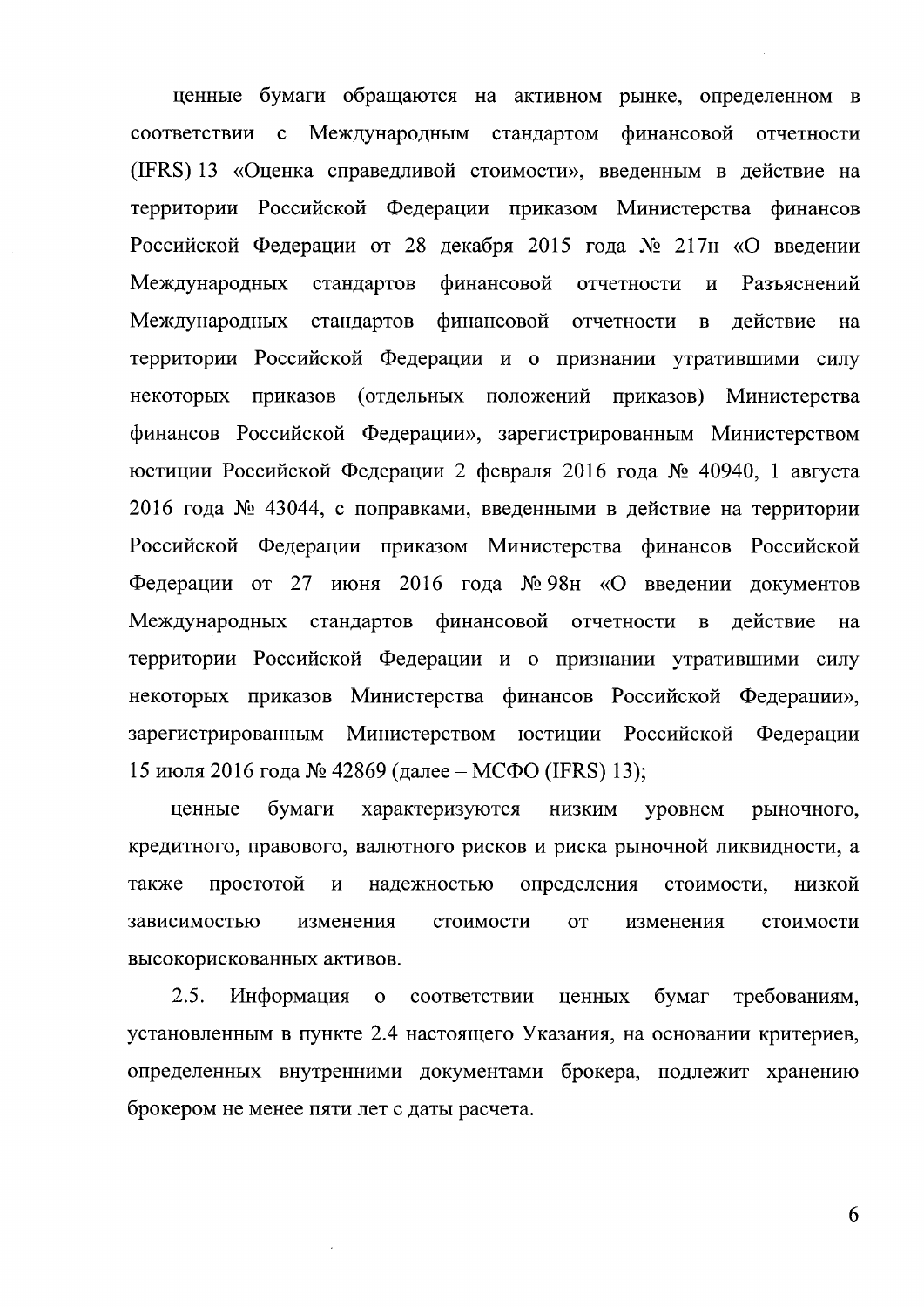2.6. Ценные бумаги включаются в расчет величины высоколиквидных активов по стоимости, рассчитанной по формуле:

 $P_d = P \times (1 - r)$ , rge:

Pd - стоимость ценных бумаг, принимаемая в расчет величины высоколиквидных активов с учетом корректировки на величину риска;

P - рыночная цена ценных бумаг. определенная в порядке, установленном для определения налоговой базы по налогу на доходы физических лиц в соответствии с главой 23 Налогового кодекса Российской Федерации (Собрание законодательства Российской Федерации, 2000, № 32, ст. 3340) (далее – Налоговый кодекс Российской Федерации), или справедливая стоимость ценных бумаг, определенная в соответствии с  $M$ C $\Phi$ O (IFRS) 13;

r - ставка риска клиринговой организации.

Ставка риска клиринговой организации для ценных бумаг, включаемых в ВЛА-1, определяется в соответствии с абзацем вторым пункта 16 приложения 1 к Указанию Банка России № 3234-У. Ставка риска клиринговой организации для ценных бумаг, включаемых в ВЛА-2, определяется в соответствии с абзацем третьим пункта 16 приложения 1 к Указанию Банка России № 3234-У.

Ценные бумаги включаются в расчет величины высоколиквидных активов вне зависимости от срока, оставшегося до их погашения.

2.7. Величина корректировки высоколиквидных активов (далее – ВК) рассчитывается по формуле:

 $BK = max (BJA-2 - BJA-1; 0).$ 

2.8. Активы, принимаемые в расчет величины высоколиквидных активов, не могут одновременно включаться в расчет величины ожидаемых притоков денежных средств, определенной в соответствии с пунктом 3.7 настоящего Указания.

 $\overline{\mathcal{I}}$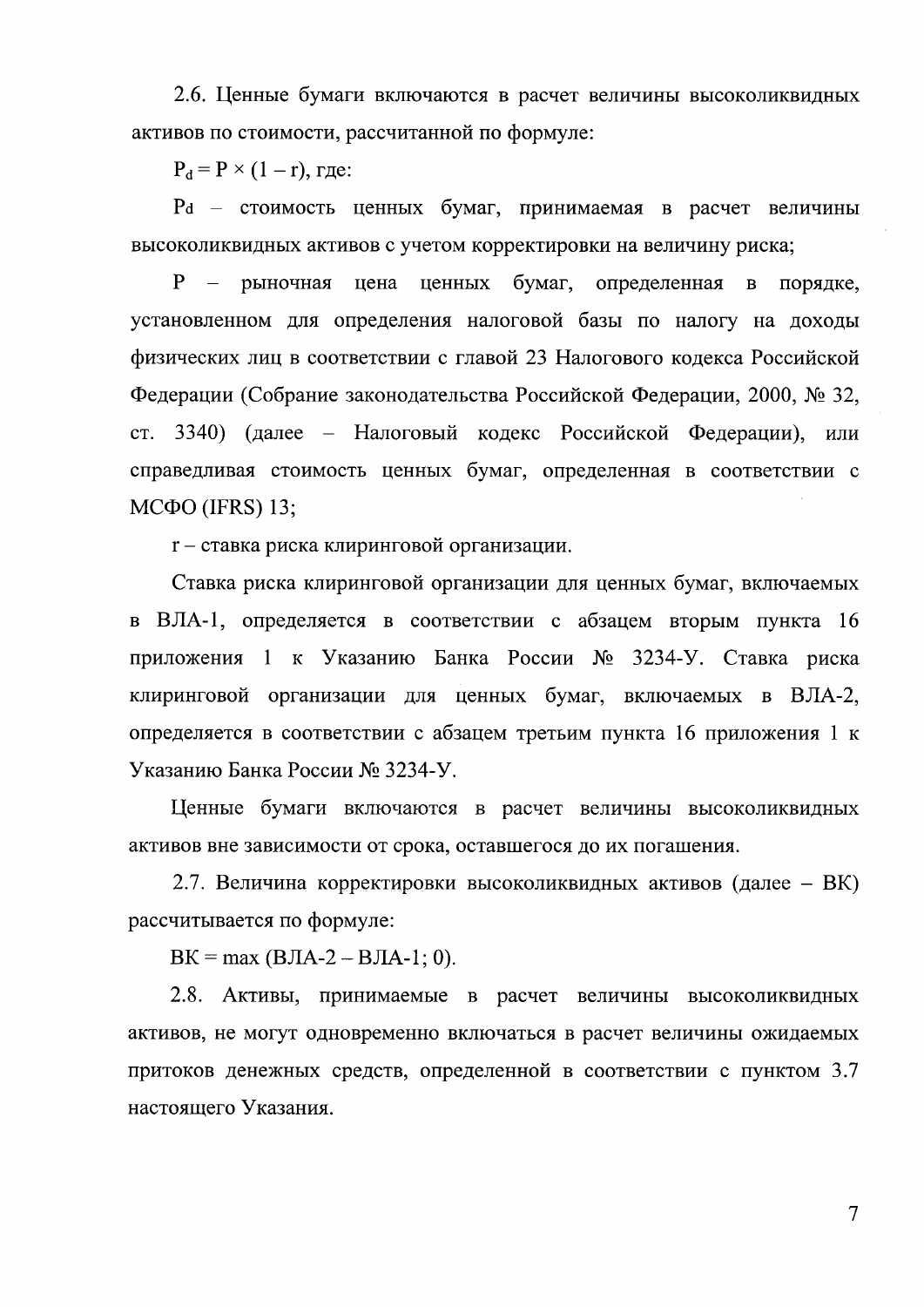# Глава 3. Расчет величины чистого ожидаемого оттока денежных средств

3.1. Величина чистого ожидаемого оттока денежных средств (далее – ЧООДС) рассчитывается по формуле:

ЧООДС = ООДС – min (ОПДС; 0,75 х ООДС),

где:

ООДС - ожидаемые оттоки денежных средств, величина которых определяется в соответствии с пунктом 3.2 настоящего Указания;

ОПДС - ожидаемые притоки денежных средств, величина которых определяется в соответствии с пунктом 3.7 настоящего Указания.

3.2. Величина ожидаемых оттоков денежных средств определяется, с учетом пунктов 3.3-3.6 настоящего Указания, как сумма величин следующих обязательств брокера:

по возврату денежных средств клиентов по брокерским договорам, в брокеру соответствии с которыми клиентами предоставлено право использования их денежных средств в его интересах;

по полученным займам и кредитам (в том числе просроченным) с учетом подлежащих выплате процентов, за исключением займов и кредитов, указанных в абзаце шестом настоящего пункта, со сроком погашения в течение 30 дней с даты расчета;

по передаче денежных средств по договорам купли-продажи ценных бумаг со сроком исполнения в течение 30 дней с даты расчета;

по выпущенным брокером долговым ценным бумагам с учетом подлежащего выплате процентного (купонного) дохода со сроком погашения «до востребования» или в течение 30 дней с даты расчета;

возврату денежных средств, предоставленных брокеру ПО ПОД обеспечение ценными бумагами брокера (займ и кредит, в том числе займ для совершения маржинальных сделок (далее - маржинальный займ), а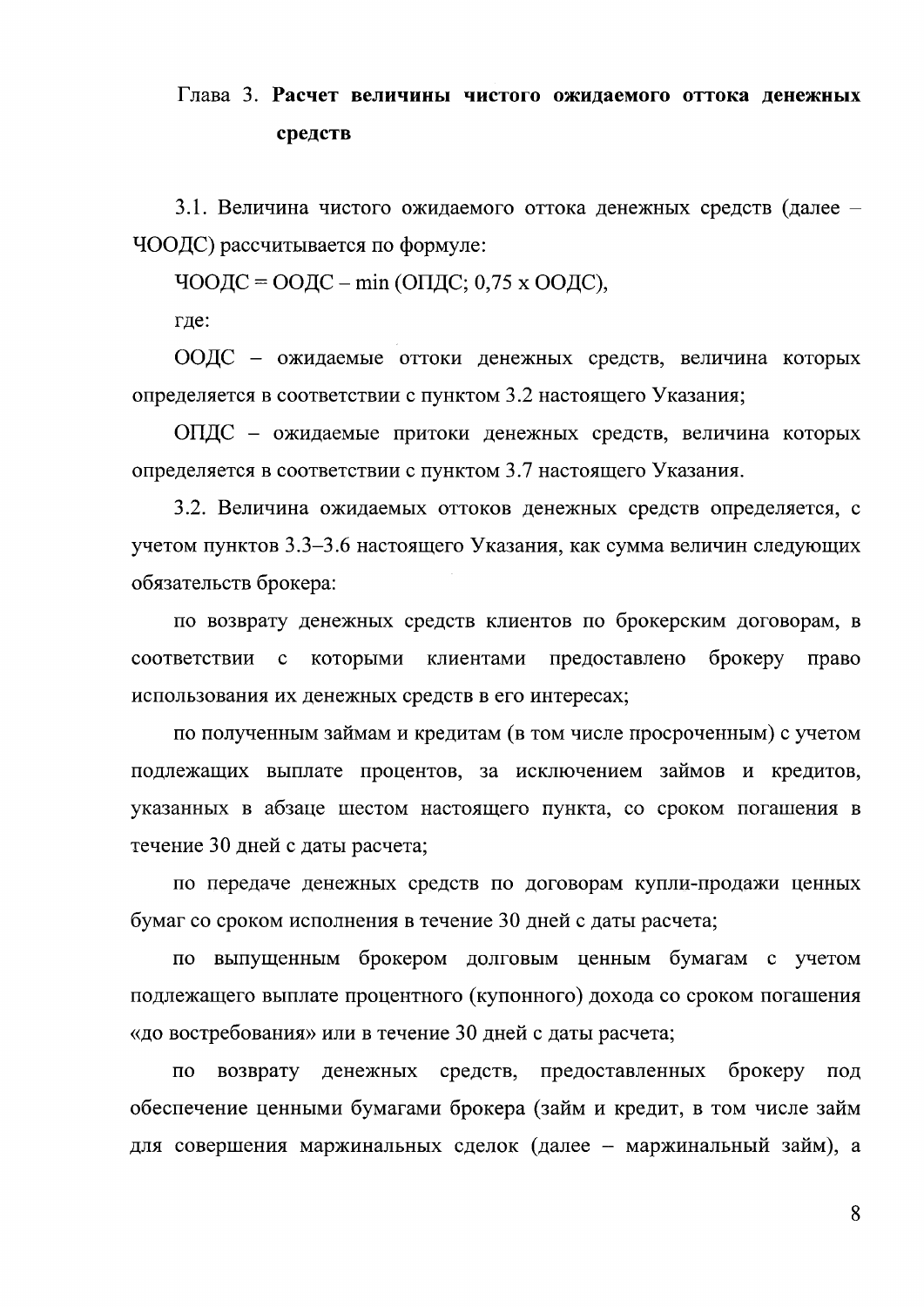также по договорам репо со сроком исполнения в течение 30 дней с даты расчета;

по производным финансовым инструментам и другим договорам, финансовыми которые признаются Производными инструментами  $\bf{B}$ соответствии с правом иностранного государства, нормами международного договора или обычаями делового оборота и в отношении которых правом иностранного государства нормами международного или договора предусмотрена их судебная защита (далее – производные финансовые инструменты и аналогичные им договоры), со сроком исполнения в течение 30 дней с даты расчета;

по обратной поставке ценных бумаг, полученных по договорам займа ценных бумаг без обеспечения, а также по возврату ценных бумаг или предоставлению обеспечения в случае, если ценные бумаги, полученные по необеспеченному договору займа, были реализованы по договору куплипродажи ценных бумаг или переданы по договорам репо, займа ценных обеспечение по бумаг или  $\, {\bf B}$ привлеченным средствам на срок, превышающий срок первоначальной операции, или по таким ценным бумагам имело место неисполнение контрагентом своих обязательств по обратной поставке, при условии отсутствия необремененных вложений в указанные ценные бумаги;

прочие обязательства со сроком исполнения в течение 30 дней с даты расчета.

3.3. Величина обязательств, указанных в абзаце втором пункта 3.2 настояшего Указания, рассчитывается произведение как величины обязательств по брокерским договорам, в соответствии с которыми клиентами предоставлено брокеру право использовать их денежные средства его интересах, с учетом заключенных на дату расчета сделок и  $\mathbf{B}$ коэффициента оттока денежных средств, равного 0,3.

3.4. Величина обязательств, указанных в абзаце шестом пункта 3.2 настоящего Указания, включается в расчет величины ожидаемых оттоков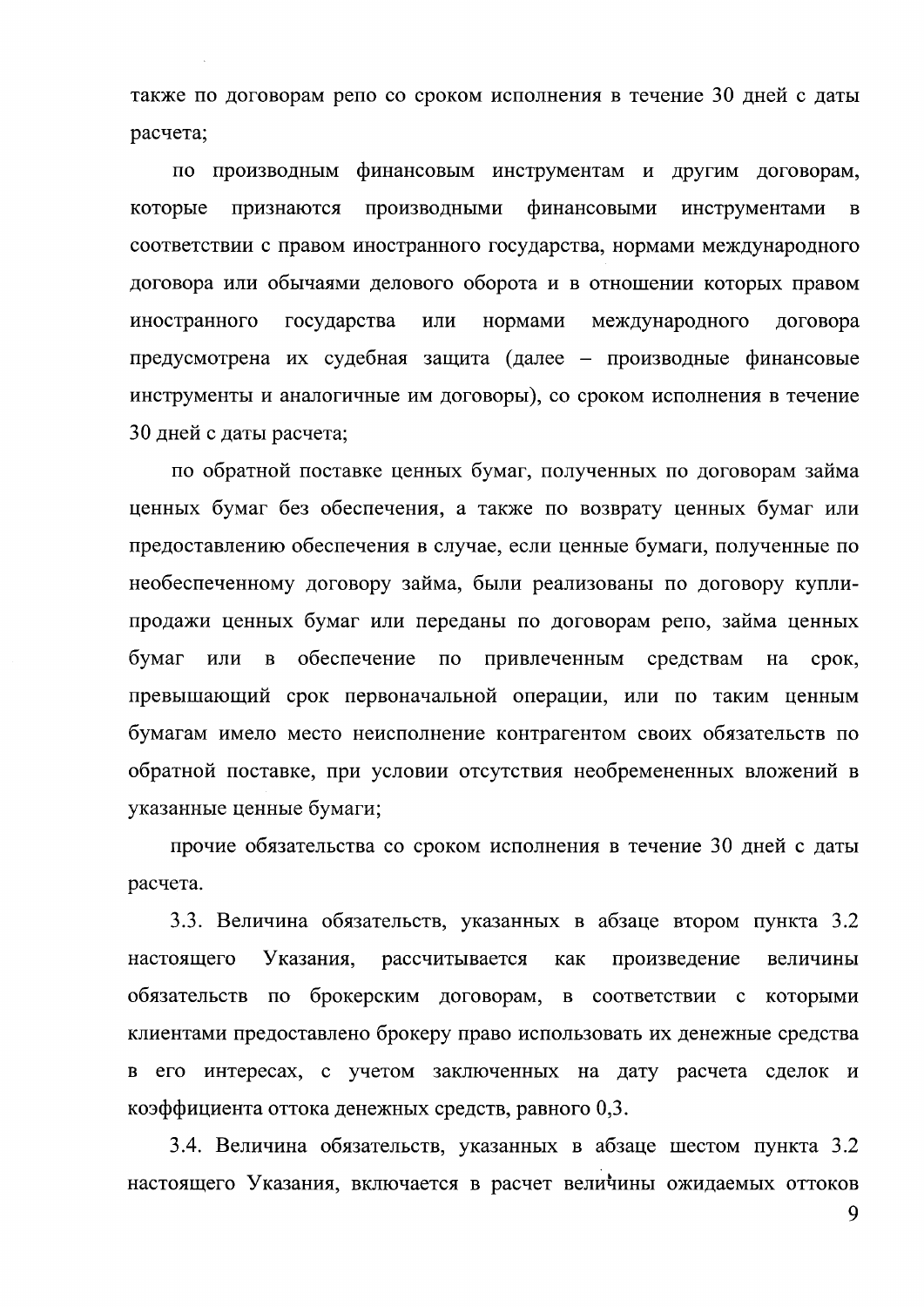денежных средств за вычетом стоимости ценных бумаг брокера, являющихся обеспечением по договорам займа, кредита или переданных по первой части договора репо, которая рассчитывается в соответствии с пунктом 2.6 настоящего Указания, в случае, если такие ценные бумаги соответствуют требованиям подпункта 2.3.6 пункта 2.3 или пункта 2.4 настоящего Указания.

В случае если в результате вычета стоимости ценных бумаг брокера, указанных в абзаце первом настоящего пункта, величина обязательств, указанных в абзаце шестом пункта 3.2 настоящего Указания, принимает отрицательное значение, величина таких обязательств для расчета величины ожидаемых оттоков денежных средств принимается равной нулю.

3.5. Величина обязательств, указанных в абзаце седьмом пункта 3.2 настоящего Указания, принимается в расчет величины ожидаемых оттоков денежных средств с учетом следующих особенностей.

3.5.1. В расчет величины обязательств по производным финансовым инструментам и аналогичным им договорам не включаются оттоки по производным финансовым инструментам, заключенным участием  $\mathbf{C}$ центрального контрагента.

3.5.2. В случае если в целях обеспечения исполнения обязательства по производным финансовым инструментам и аналогичным им договорам, за исключением производных финансовых инструментов и аналогичных им договоров, заключенных с участием центрального контрагента, брокер обеспечение, предоставляет контрагенту уменьшающее величину высоколиквидных активов, величина обязательства  $\Pi$ O указанным производным финансовым инструментам и аналогичным им договорам не включается в ожидаемые оттоки денежных средств.

В случаях, не предусмотренных абзацем первым настоящего подпункта, в ожидаемые оттоки денежных средств по внебиржевым производным финансовым инструментам и аналогичным им договорам включается величина обязательств в размере суммы обеспечения (при наличии),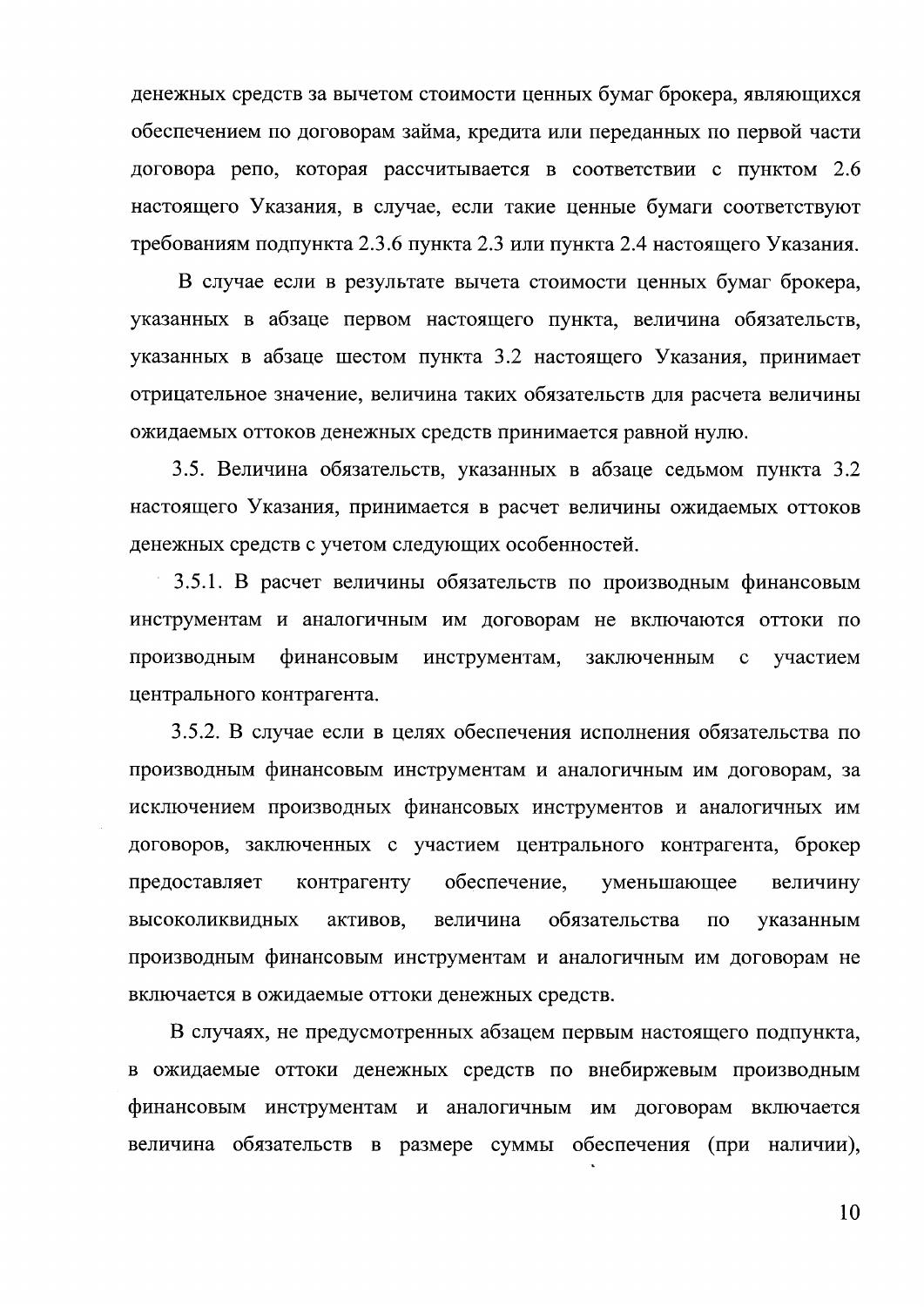полученного в целях гарантирования исполнения обязательств по указанным договорам.

3.5.3. Остатки средств на счетах бухгалтерского учета, отражающие справедливую стоимость производных финансовых инструментов  $\boldsymbol{\mathsf{M}}$ аналогичных им договоров, представляющую собой обязательство брокера, не включаются в расчет оттоков денежных средств.

3.6. Величина обязательств, указанных в абзаце восьмом пункта 3.2 настоящего Указания, включается в расчет величины ожидаемых оттоков денежных средств по рыночной цене указанных ценных бумаг, определенной в порядке, установленном для определения налоговой базы по налогу на доходы физических лиц в соответствии с главой 23 Налогового кодекса Российской Федерации, или справедливой стоимости указанных ценных бумаг, определенной в соответствии с МСФО (IFRS) 13.

3.7. Величина ожидаемых притоков денежных средств определяется как сумма величин следующих поступлений по договорам и активам брокера, за вычетом сформированных резервов под обесценение:

по выданным займам с учетом подлежащих получению процентов, за исключением займов, указанных в абзаце четвертом настоящего пункта, со сроком исполнения в течение 30 календарных дней с даты расчета;

по получению денежных средств по договорам купли-продажи ценных бумаг со сроком исполнения в течение 30 календарных дней с даты расчета;

денежных средств, предоставленных брокером под  $\Pi$ O возврату обеспечение ценными бумагами (займ, в том числе маржинальный займ), а также по договорам репо со сроком исполнения в течение 30 дней с даты расчета;

прочие поступления со сроком исполнения в течение 30 дней с даты расчета.

3.8. Величина поступлений, указанных в абзаце четвертом пункта 3.7 настоящего Указания, включается в расчет величины ожидаемых притоков денежных средств за вычетом стоимости ценных бумаг, являющихся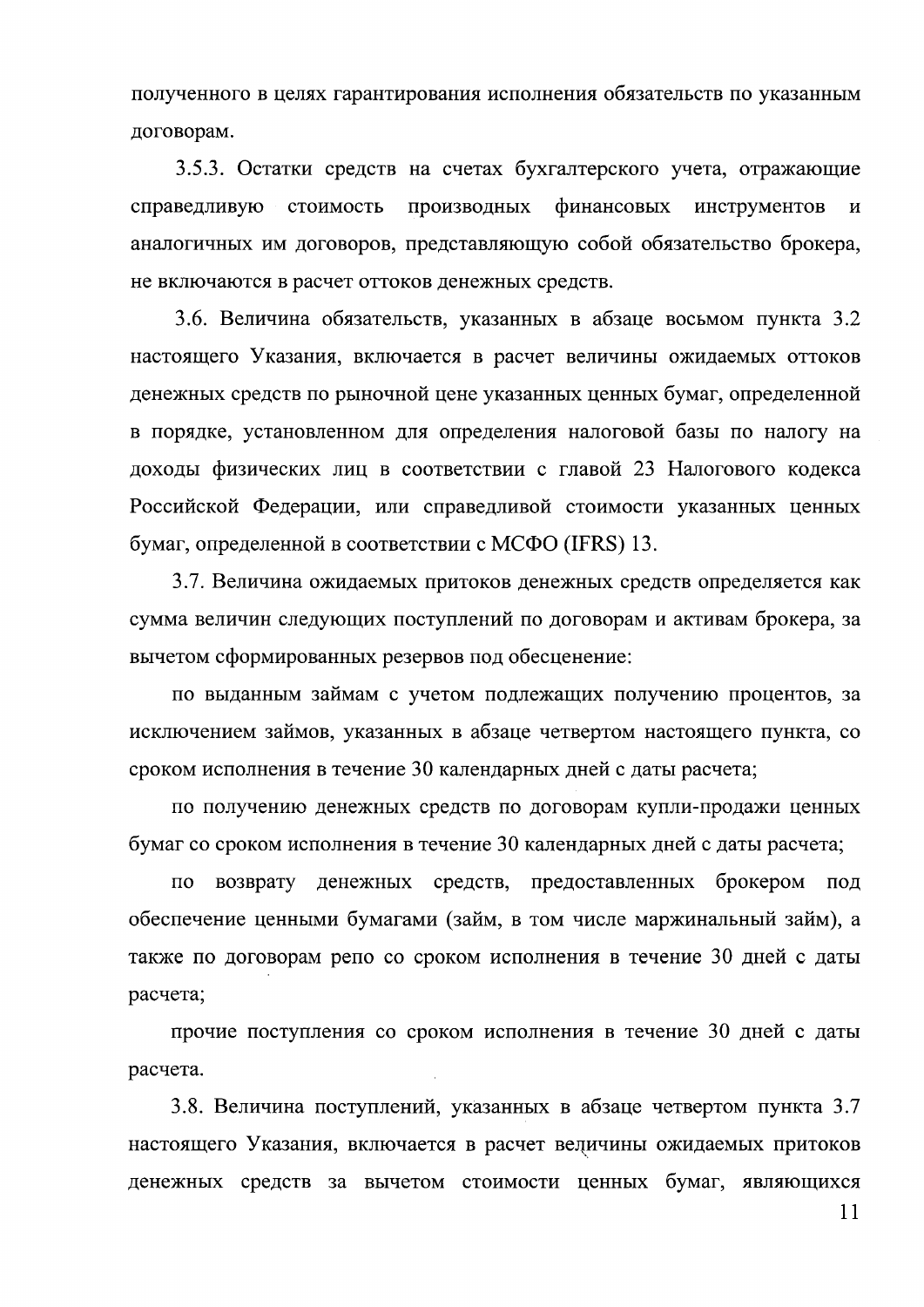обеспечением по договорам займа или переданных по первой части договора репо, которая рассчитывается в соответствии с пунктом 2.6 настоящего Указания, в случае, если такие ценные бумаги соответствуют требованиям подпункта 2.3.6 пункта 2.3 или пункта 2.4 настоящего Указания.

В случае если в результате вычета стоимости ценных бумаг, указанных в абзаце первом настоящего пункта, величина поступлений, указанных в абзаце четвертом пункта 3.7 настоящего Указания, принимает отрицательное значение, величина таких поступлений для расчета величины ожидаемых притоков денежных средств принимается равной нулю.

3.9. Поступления принимаются в расчет величины ожидаемых притоков денежных средств с учетом следующего.

3.9.1. По договорам и активам брокера не было и не ожидается неисполнение обязательств в течение 30 календарных дней с даты расчета.

3.9.2. Поступления денежных средств, возникающие в результате реализации условий договора, величина которых является неопределенной на дату расчета, в том числе связанные с перечислением вариационной маржи по производным финансовым инструментам и аналогичным им договорам, не включаются в расчет притока денежных средств.

3.9.3. Поступления по договорам и активам брокера включаются в расчет исходя из наибольшего из возможных сроков их получения, установленных договором. Поступления денежных средств по займам (за исключением маржинальных займов) без указания срока возврата (срок погашения не установлен) в расчет ожидаемых притоков денежных средств не включаются, за исключением величины минимального установленного договором платежа в счет погашения основного долга и (или) процентов за пользование денежными средствами, со сроком исполнения в течение 30 календарных дней с даты расчета.

3.10. Поступления по производным финансовым инструментам и аналогичным им договорам не включаются в расчет величины ожидаемых притоков денежных средств.